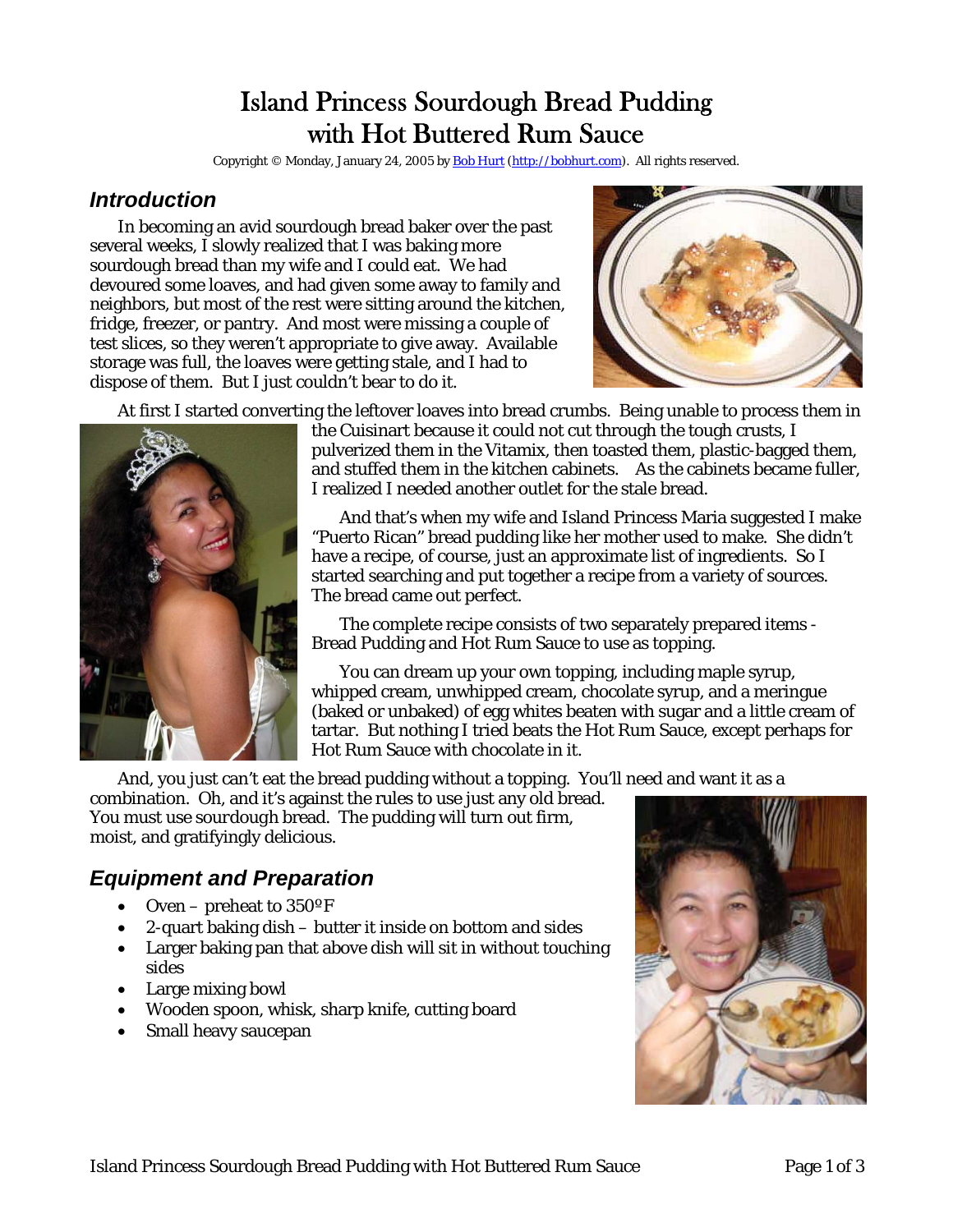### *Ingredients*

| <b>Bread Pudding</b>                              | <b>Hot Buttered Rum Sauce</b>                     |
|---------------------------------------------------|---------------------------------------------------|
| 1 to 1 $\frac{1}{4}$ pounds stale sourdough bread | $1\frac{1}{2}$ sticks (12 ounces) unsalted butter |
| 1 cup raisins                                     | 1 $\frac{1}{2}$ cups sugar                        |
| 5 large eggs                                      | 8 ounces cup dark rum or bourbon                  |
| $\frac{3}{4}$ cup sugar                           | 2 tablespoons water                               |
| 1 tablespoon vanilla                              | 2 teaspoon freshly grated nutmeg                  |
| 1 teaspoon ground cinnamon                        | 1/4 teaspoon salt                                 |
| 1 teaspoon freshly grated nutmeg                  | 2 eggs                                            |
| $\frac{1}{2}$ teaspoon salt                       |                                                   |
| 1 cup coconut crème                               |                                                   |
| 4 cups whole milk                                 |                                                   |
|                                                   |                                                   |







## *Cooking Instructions*

First, prepare and start cooking the pudding. While it is cooking, make the sauce. Note that this recipe makes one large bread pudding. You may make individual puddings by baking them in ramekins instead of the large baking dish.

## **Bread Pudding**

- 1. Trim the crust off the sourdough bread. The crust will not be needed in this recipe, so discard it or set it aside for later to process it in a blender to convert it to bread crumbs, then toast it if not already dry.
- 2. Cut the sourdough bread into 1/2-inch cubes and put in mixing bowl.
- 3. Separate raisins and toss in bowl to mix them with sourdough bread cubes.
- 4. Thoroughly whisk together remaining ingredients i n another mixing bowl.
- 5. Dump sourdough bread-cube-and-raisin mix into bowl of mixed liquid to form raw pudding mix.
- 6. Let raw pudding sit 30 minutes, occasionally pressing on it with your hand or a spoon or spatula so the bread cubes become saturated with the fluid.
- 7. Spread raw pudding mix evenly in the baking dish.
- 8. Set the baking dish inside the larger pan and pour water into the larger pan so the water rises to just below the rim and surrounds the baking dish.
- 9. Set the larger pan with baking dish into the oven, bake for  $1\frac{1}{4}$  hour, then remove from oven.
- 10. Serve warm or cold.